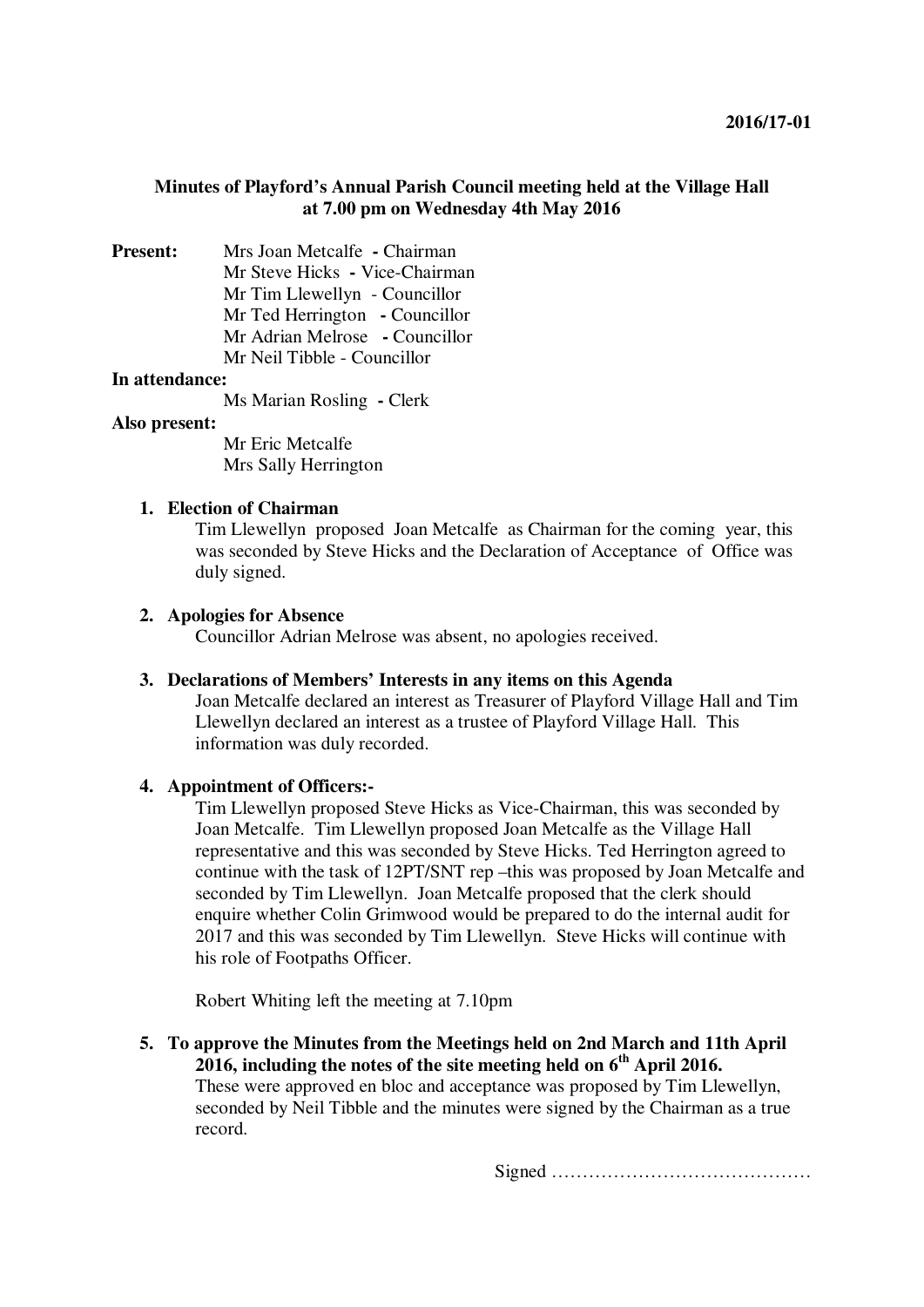### **6. Matters arising from the Minutes**

It was agreed by all that no progress was being made in resolving the planning issues with Airys Cottage. Joan Metcalfe proposed the clerk should write to Robert Whiting to ascertain whether pre-planning advice had been sought from SCDC and whether the nature of this advice could be revealed.

Tim Llewellyn asked whether any responses had been received from prospective candidates for a new councillor – there were none.

# **7. Action Point Review**

- o **AP81 –Byway 19.** No further progress has been made. This will be carried forward to the next meeting.
- o **AP91- Verges and ditch at lower end of Hill Farm Road.** Suffolk Coastal Norse Ltd has now trimmed the verges at the Parish Council's expense. The clerk approached Clarke & Simpson who are currently responsible for the upkeep of the adjacent fields, and the hedges have now been trimmed by them and the ditches cleared.
- o **AP93 -Unregistered footpath from C330 to U3311**. See agenda item.
- o **AP98 -Temporary repair at the junction of Butts Road and Brook Lane.** Tarmac has fallen away again and repair has not been successful –we are still awaiting further remedial work – Clerk to chase.
- o **AP100- Arm fallen off signpost at junction of C324 and Church Road** this repair is still outstanding. Clerk to chase.
- o **AP104 Splay at junction of C324 and Church Road** has not been sufficiently well cut back and is impeding vision. This has been reported and chased up repeatedly but SCC Highways reported in February that no action was necessary. No progress with this but it was resolved to leave it as the EAOW depot will be constructed in this vicinity soon so the problem should then be taken care of.
- o **AP106 FP9 & FP13 overgrown with brambles.** This is in the hands of the contractors and we are still awaiting some action. Clerk to chase.
- o **AP108 Fallen laurel tree on left of Spring Meadow** at bend just beyond layby. This has been dealt with but debris still remains. Clerk to ask Suffolk Coastal Norse Ltd for a quote to remove this.
- o **AP 114 FP20 blocked by fallen branches at Alder Carr** clerk to report.

For more details see Action Log appended at end of the Minutes.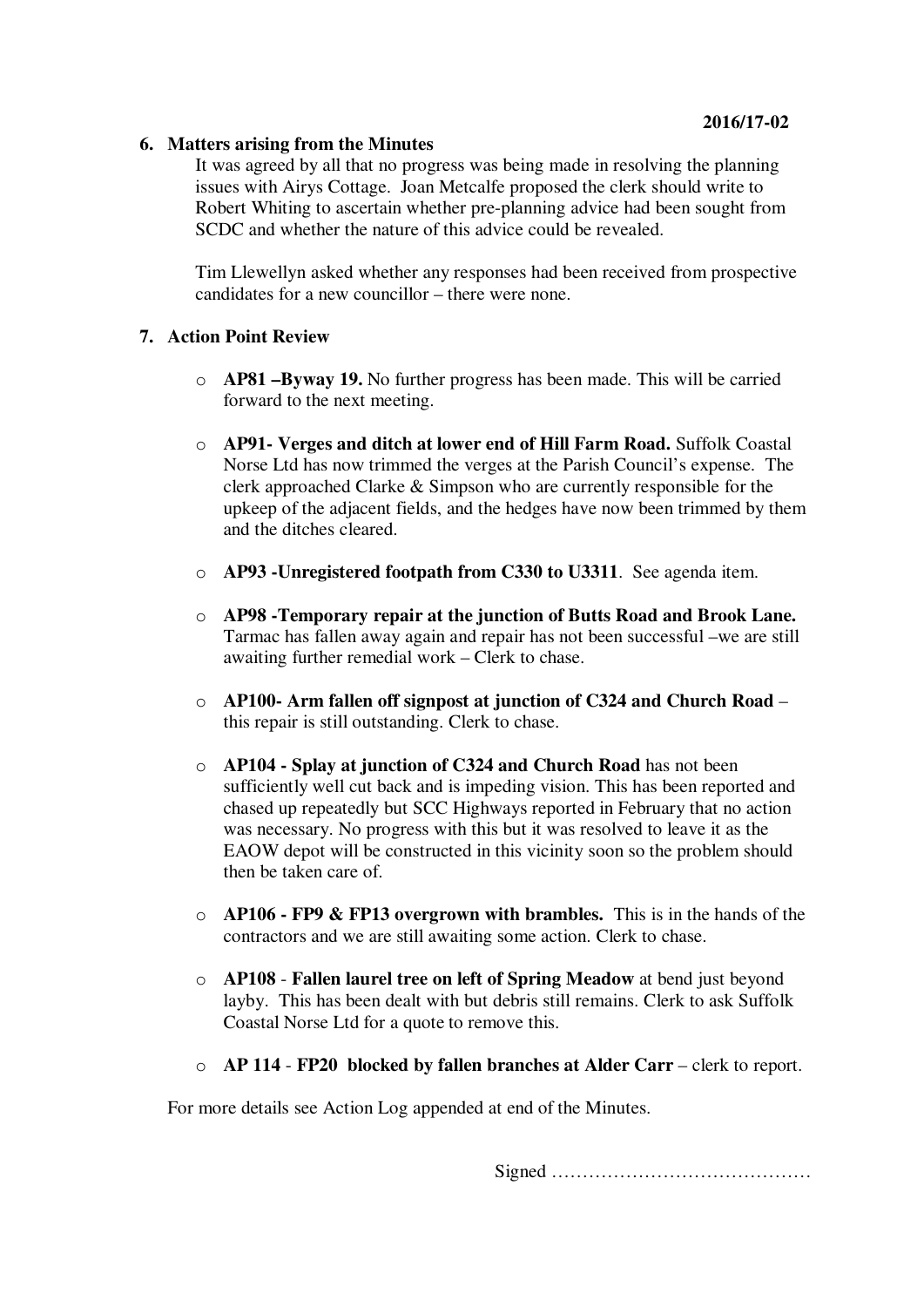### **8. Finance**

o **Reporting and authorisation of Cheques** 

| Online payment        | £100.00                                                               | Donation to Benefice Mag 2015/16          |
|-----------------------|-----------------------------------------------------------------------|-------------------------------------------|
| Cheque No 769         | £124.20                                                               | HMRC (3 mths tax Clerk's salary)          |
| Online payment        | £183.74                                                               | M J Rosling – clerk's salary $&$ expenses |
| Online payment        | £714.36                                                               | Hexasports Ltd – basketball equipment     |
| <b>Bank balances:</b> | Barclays current account £5558.04<br>N S & I savings account £3316.17 |                                           |

The first instalment of the Precept  $£2276.79$  was received on  $29<sup>th</sup>$  April 2016 (this includes £26.79 precept grant).

It was agreed to pay this year's donation of £100.00 to the Benefice magazine immediately and a cheque no. 100771 was signed for this.

# o **Statement of Accounts 2015 /2016**

The Annual Return and Statement of Accounts were circulated to all councillors in advance and discussed at the meeting. The Annual Governance Statement 2015/16 was read out by the Chairman and was approved by all Councillors and signed by the Chairman and Clerk. However the internal audit has not yet been completed and so it was decided to convene another full meeting on  $1<sup>st</sup>$  June 2016 for the purpose of approving and accepting the Accounts.

The Annual Return is due to be sent off for the external audit at BDO LLP by  $6<sup>th</sup>$ June 2016. Anyone wanting to inspect the accounts may do so at the Clerk's house between 3rd June and 14<sup>th</sup> July 2016 by prior appointment.

o Authorisation of Clerk's salary:

The continuation the Clerk's salary and expenses at the same rate as the previous year was proposed by Tim Llewellyn and seconded by Joan Metcalfe though it was suggested that this might later be reviewed for 2017-18.

- o Annual Insurance renewal: The annual AON insurance premium has been fixed for three years but as Insurance Premium Tax has been increased, the renewal will be £352.11 this year.
- o Pricing of Assets review:

It was decided that the value of sand bins in the village should remain at £700.00, and should depreciate at 25% per annum over 4 years. The bench on The Green should be £450.00, depreciating at 10% per annum over 10 years and the village sign should be £2000.00 with no depreciation factor.

The playing fields have a nominal value of £1 for audit purposes.

It was agreed that the new basketball post be included on the insurance policy.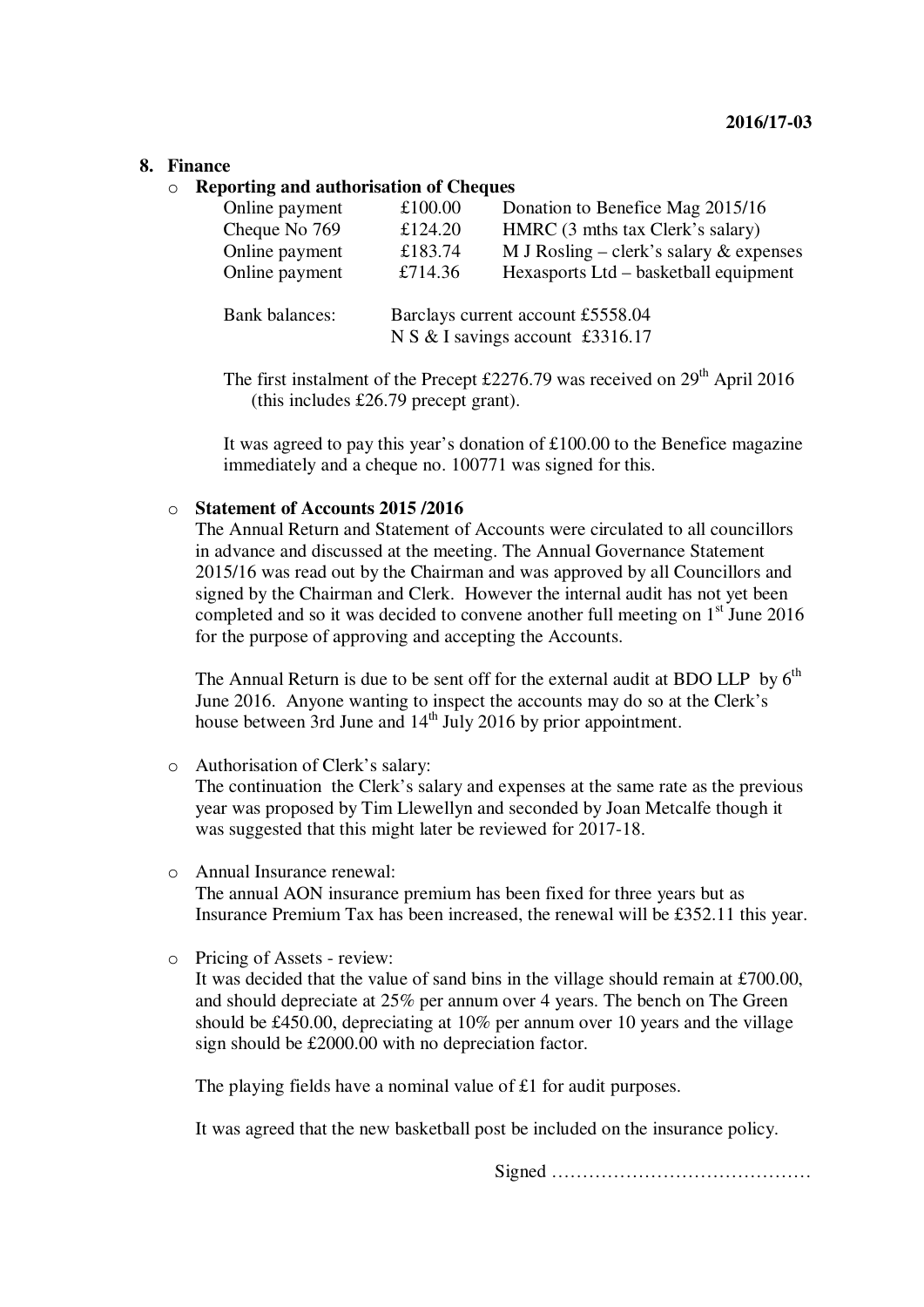### **9. Highways -** No issues

### **10. Outdoor Play Space Scheme**

A date of  $16<sup>th</sup>$  May 2016 has been agreed for the work to be done on the hard surface and the installation of the basketball post. Clerk to report to Sarah Shinnie of Outdoor Playspace Scheme so that the outstanding balance of the funds can be obtained.

# **11. Neighbourhood Plan - progress**

Hilary Hanslip, Principal Planning Officer SCDC, said at the meeting held on 23<sup>rd</sup> March 2016 at SCDC offices, that Playford was probably adequately covered by statutory Land Use policies and Countryside policies and that it may not be worth our time in setting up a specific Plan of our own. This will be discussed again at a later date.

### **12. Kesgrave Town Council – Neighbourhood Plan issues**

Kesgrave TC is planning to incorporate the area of Playford Heath and the land on which Kesgrave School is situated, in its Neighbourhood Plan. The land on which the school is built was made over to Kesgrave in the 1980's but Playford Heath is still within Playford's remit - it was unanimously agreed by councillors that this proposal was unacceptable and that the clerk should write to the clerk of Kesgrave TC saying that Playford does not accept it. Copies to be sent to their chairman Neal Beecroft-Smith, to Hilary Hanslip and to Robert Whiting.

### **13. Speedwatch**

No further progress with this project as yet, other than funds of £700.00 having been received from SCDC via the Locality Budget. No more volunteers have come forward as yet though requests are to appear in the Benefice magazine and the Grundisburgh News.

### **14. Byway 19 progress**

This is to be held over until the next meeting

#### **15. Unregistered footpath from C330 to U3311**

More evidence forms verifying the existence of this FP have now been received. Joan Metcalfe will now progress this further

### **16. Correspondence:**

- a) Suffolk Constabulary and Suffolk Police and Crime Commissioner have written detailing their significant review of local policing.
- b) EAOW One Notice of decision of Secretary of State for a non-material change to the Offshore Wind Order for 2014.